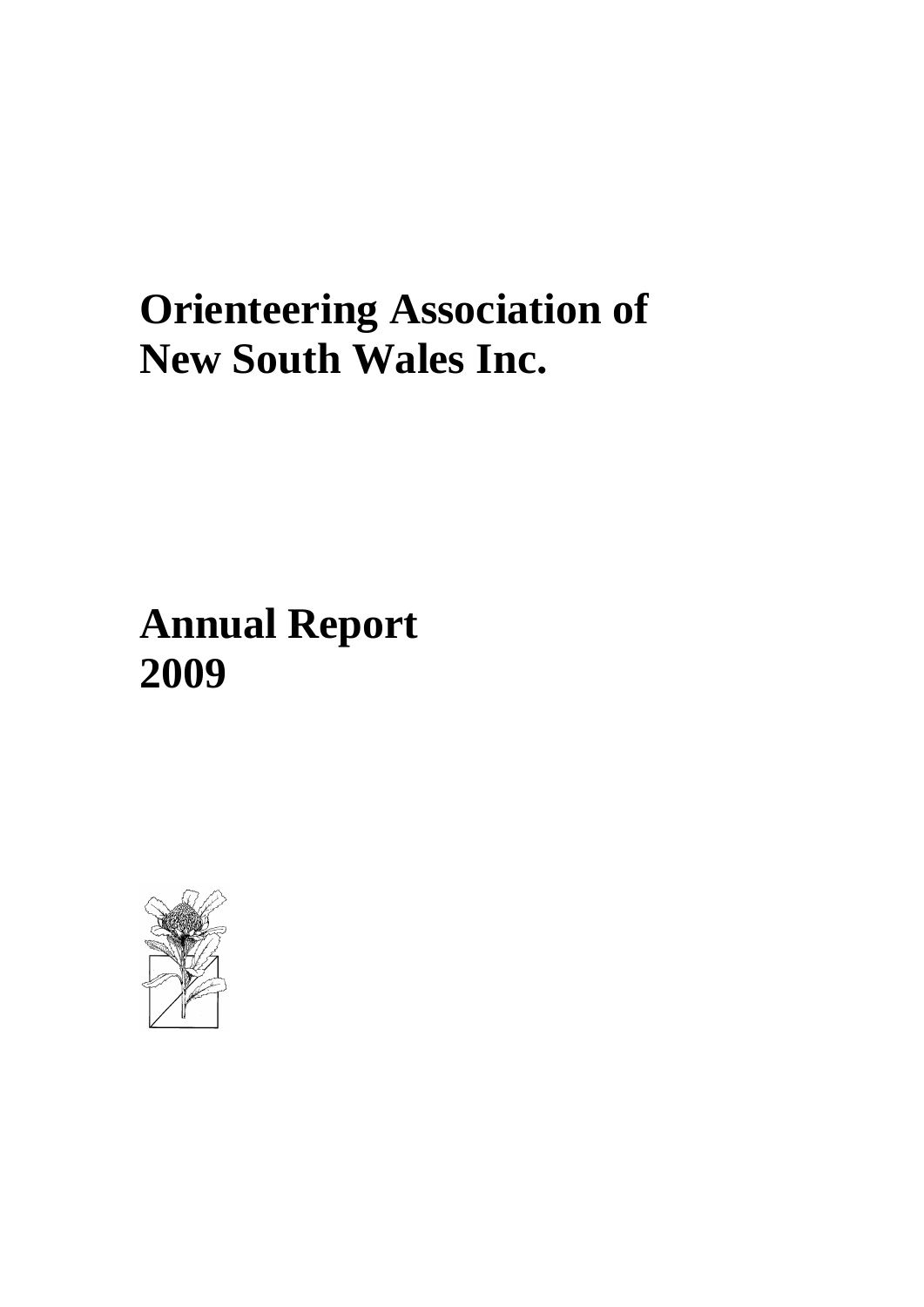## **ORIENTEERING ASSOCIATION OF NSW INC Affiliated with the Orienteering Federation of Australia**

| <b>OFFICE BEARERS 2009</b>                                                                                                                    |                                                                                          |                            |
|-----------------------------------------------------------------------------------------------------------------------------------------------|------------------------------------------------------------------------------------------|----------------------------|
| President<br>Secretary<br><b>Finance Director</b><br><b>Technical Director</b><br><b>Promotion Director</b><br><b>Communications Director</b> | Paul Prudhoe<br>Dave Lotty<br><b>Robert Spry</b><br>Glenn Meyer<br><b>Felicity Brown</b> | CС<br>UR<br>ΒN<br>SН<br>CС |
| Coaching Director<br>Planning Director<br><b>Special Projects Director</b>                                                                    | Alex Davey<br>Mark Darvodelsky<br><b>Nick Dent</b><br>vacant                             | WR<br>UR<br>СC             |
| Statistician (OY)<br>Statistician (SOS)                                                                                                       | <b>Colin Bailey</b><br><b>Chris Crane</b>                                                | ΝC<br>WH                   |
| Selectors                                                                                                                                     | Robyn Pallas<br><b>Geoff Todkill</b><br><b>Hilary Wood</b>                               | CС<br><b>NC</b><br>CC      |
| Junior Squad<br>Coordinators                                                                                                                  | Russell Blatchford<br>Karen Blatchford                                                   | ΝC<br><b>NC</b>            |
| Coach                                                                                                                                         | Mark Darvodelsky                                                                         | UR                         |
| Senior Squad (NSW Stingers)<br>Manager                                                                                                        | <b>Terry Murphy</b>                                                                      | UR                         |
| MetrO League<br>Secretary<br>Commissioners                                                                                                    | Frank Assenza<br>Simon George<br>Karin Hefftner<br>Ron Pallas                            | ΒN<br>ВF<br>GO<br>UR       |
| Belanglo House Manager                                                                                                                        |                                                                                          |                            |
| <b>MTBO Officer</b>                                                                                                                           | Chris Murphy<br>David West                                                               | UR<br>MD                   |
| <b>OA Councillor</b>                                                                                                                          | Paul Prudhoe                                                                             | CС                         |
| Auditor                                                                                                                                       | <b>Tom Nolan</b>                                                                         |                            |
| Professional Officer<br>Development Officers (Part Time)                                                                                      | Dave Lotty<br>Barbara Hill<br>Lyn Malmgron<br>Carolyn Rigby                              |                            |

# **PRESIDENT**

The 2009 Annual Report signifies the conclusion of my second year as President of the Association having been elected at the 2008 AGM.

The major focus for the year saw OANSW stage the 2009 World Masters Orienteering Championships (as part of the World Masters Games) in October with two new areas being used (Homebush – Olympic Park and Clandulla State Forest) and the updating of the Macquarie University map to ISOM Sprint standards.

The event attracted over 1200 competitors and is understood to be the largest event to have been held in Australia. To cope with the requirements of running the Championships many volunteers were needed, and to all NSW orienteers and their families who gave of their time to assist in the organisation and running of the various competitions, on behalf of OANSW I would like to offer a sincere thank you to you all. Without you the events could not have taken place.

No event of this size could have been undertaken with a significant amount of planning. Event Director Nick Dent, who spent many hours liaising with the Sydney World Masters Games Organising Committee

(SWMGOC), coordinating the planning and organisational aspects to ensure another world-class event was staged in NSW, and his team must also be thanked for their time and efforts in achieving a successful event.

One of the benefits to OANSW of staging WMOC has been the upgrading the Association's SI timing system. A number of clubs have subsequently benefitted from the equipment that was purchased for the WMOC event, and the Association has further benefited from the staging of WMOC with the addition of the new maps mentioned above.

In addition to Nick's significant contribution with WMOC, he also continued as OANSW's Planning Director. I would also like to thank Nick and the other Board members who once again freely gave of their time throughout the year in helping manage Orienteering in NSW. I look forward to working with the Board in 2010.

2009 saw OANSW successfully conclude the Dept. of Health & Aged Orienteering Development program in schools, and also commence a program of introducing orienteering into the Active After Schools Community program with funding from Australian Sports Commission. Barbara and Lyn were assisted with the AASC program by a number of orienteers from various clubs, and the Board thanks all who assisted with these programs, and especially thanks Lyn and Barbara for successfully managing the programs. OANSW' S appreciation is also extended to Russell and Karen Blatchford who again managed the NSW Junior Squad in 2009. Additionally I would also like to thank the Association delegates and those members who have supported OANSW throughout the year.

It is pleasing to also note that the membership was up on the 2008 figure by approx. 4%, and that the Sydney Summer Series (SSS) competitor numbers are also up on 2008 with an average entry level of approx. 190 by the end of the year. The total number of starters in the SSS was also up from 2008. The support of Ross Barr in coordinating the SSS event calendar is greatly appreciated and all club members involved in the organising of SSS events are also thanked.

Financially the Association continues to progress well and the Board has been able to manage the budget as required by the Association. While expenditure increased beyond expected levels, income also increased such that the result was an increased operating surplus for the year.

As always the Board welcomes input from the membership and with your help looks forward to a successful 2010.

Paul Prudhoe

\_\_\_\_\_\_\_\_\_\_\_\_\_\_\_\_\_\_\_\_\_\_\_\_\_\_\_\_\_\_\_\_\_\_\_\_\_\_\_\_\_\_ **TECHNICAL** No Report

\_\_\_\_\_\_\_\_\_\_\_\_\_\_\_\_\_\_\_\_\_\_\_\_\_\_\_\_\_\_\_\_\_\_\_\_\_\_\_\_\_\_ **PROMOTION**

No Report \_\_\_\_\_\_\_\_\_\_\_\_\_\_\_\_\_\_\_\_\_\_\_\_\_\_\_\_\_\_\_\_\_\_\_\_\_\_\_\_\_\_

# **COACHING**

2009 has been another positive year for coaching in NSW.

The NSW Junior Squad conducted 3 training camps throughout the year, one based in the Hunter Valley, one in Canberra and the annual Christmas Camp at Belanglo. At these camps our leading and promising junior orienteers experienced a wide range of physical and technical training activities under the guidance of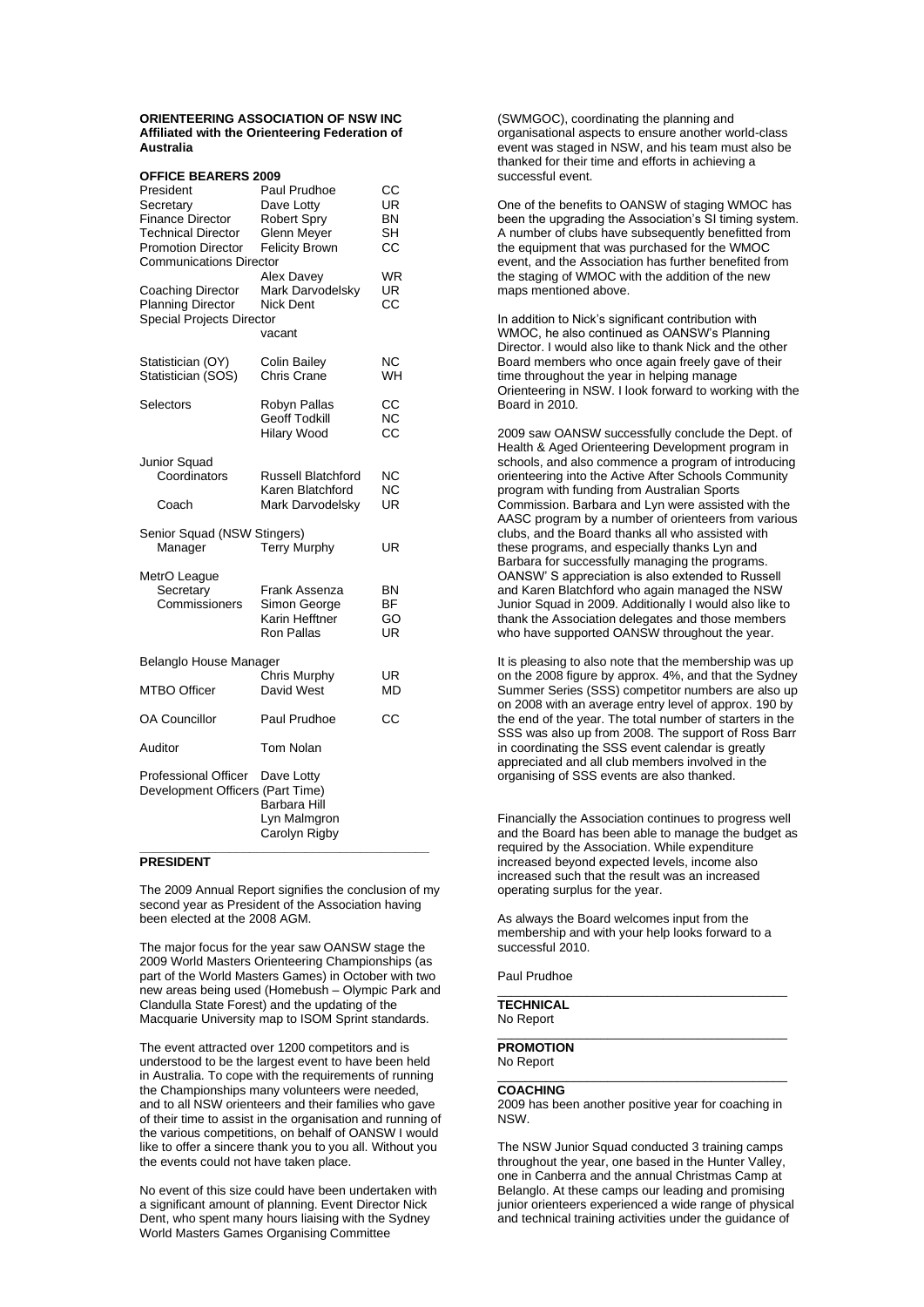Squad Managers Russell and Karen Blatchford and myself as Squad Coach.

The training camp in Canberra was held in conjunction with the ACT Junior Squad and was a great success with everyone benefitting from the larger number of participants, organisational and coaching resources available. More combined camps are likely to be held in the future.

The Junior Squad received a further boost during the year with the acquisition of a Sportident training kit. This kit was used to great effect during the Christmas training camp in December. Thanks to the World Masters organisers for providing this valuable addition to the Squad's coaching and training resources.

As part of the development work being conducted by Barbara Hill and Lyn Malmgron, we have experienced an increasing number of inquiries about Level 0 coaching courses, primarily from schools. In response to this Barbara has developed information and course content material for OANSW in support of these important development and coaching activities. Thanks to Barbara for her efforts in supporting our coaching resources.

A level 1 coaching course is proposed for 2010. It was originally intended that this be held in the latter part of 2009 but appropriate resources could not be obtained due to World Masters commitments. The goal of this course will be to equip orienteers with the skills to coach others in the club environment.

\_\_\_\_\_\_\_\_\_\_\_\_\_\_\_\_\_\_\_\_\_\_\_\_\_\_\_\_\_\_\_\_\_\_\_\_\_\_\_\_\_\_

### Mark Darvodelsky

# **COMMUNICATIONS**

2009 saw a continuation of the high profile of OANSW through the highly successful organisation and running of the World Masters Orienteering Championships, in association with the Sydney World Masters Games. Once again, OANSW was able to show the world what we can do in terms of outstanding event management, superb competition terrain and venues, and high quality maps.

### Website developments

In 2009 there have been small but progressive changes to the OANSW website. Improvements have included:

. Rationalisation of the Homepage, with a reduction in clutter and a more user-friendly look.

. The online Course Setter of the Year survey, which attracted a lot of responses early in the year but interest tailed off towards the end of the season. More effort is needed to promote the site to ensure all events are equally evaluated by competitors.

. A calendar of events on the homepage. Currently only contains State League events but will be gradually expanded to include other events.

. Implementation of the eNewsletter, including the colour version in December.

. Implementation of RouteGadget, mainly through the excellent work of the Garingal club.

. OA Results service was utilised for all State League and the Sydney Series events in 2009. The Board has indicated that it wants to expand this to other events in 2010 and beyond and this was supported by the Association meeting in November. A key to this will be the increasing use of SI for timekeeping at events. The Sydney Sprint Series has adopted SI timing this recent summer.

The gradual revamp of the whole site is still in progress. To assist with this, OANSW has joined with other Australian Orienteering bodies in requesting a better "back-end" product from SocialFX, the web service provider, including a new editor tool. This will hopefully also include a test environment where new pages can be loaded and viewed by developers prior to publication.

### eNewsletter

As mentioned above, we now have an electronic version of the Newsletter. This is continuing to evolve with the first colour edition in December. As well as this, clubs are now providing links to event entry forms and information. Some have gone further and are offering some form of electronic entry and payment.

### Online entry

This is probably the next big-ticket item for the Association and it is something I would like to see introduced within the next 12-18 months. OACT the VOA have both demonstrated that the technology works, using different systems for current and recent major events. For the benefit of all competitors and organisers, I believe that OANSW needs to work with the other states to introduce a common system rather than everyone develop something different.

\_\_\_\_\_\_\_\_\_\_\_\_\_\_\_\_\_\_\_\_\_\_\_\_\_\_\_\_\_\_\_\_\_\_\_\_\_\_\_\_\_\_

# Alex Davey

## **PLANNING**

During 2009 my main focus was the World Master Orienteering Championships 2009. Thanks to the work of the board in 2007 we now have a very workable document **"OANSW Operational Plan 2008-2010"**. This document sets the direction for a three year period in areas covering all board portfolios. This will need to be evaluated and modified during 2010 to establish the Operational Plan for 2011-2013. Being of a practical nature my approach has been to look at what is working well and to leave it alone and to look at what is not working well and try to develop a plan for improving it.

The following areas of action have been further developed during 2009.

- ➢ Detailed planning to enable OANSW to organise another world class event in October 2009- **World Master Orienteering Championship** in conjunction with the World Masters games. This event was an unqualified success and for this the orienteering community of NSW deserves both congratulations and a big thank you.
- $\triangleright$  A new approach to the planning of the **annual event calendar**. This has resulted in the continuation of the Sydney Series events in 2010 and a reduction in the number of State League events. A survey that was distributed to all clubs concerning the events program to be developed in 2010 has been utilised to determine the event program for 2010. This new process has been approved by the board.
- This event program review will include the **Schools Series** with the plan to further develop this series as a viable pathway for school students to experience orienteering.
- ➢ The purchase of new updated **SportIdent** equipment thanks to funding from the Wold Masters Games.
- ➢ Maintain an **Annual Presentation Dinner** and continue to raise the significance of this event to become a celebration of the successes of all the orienteering community in NSW.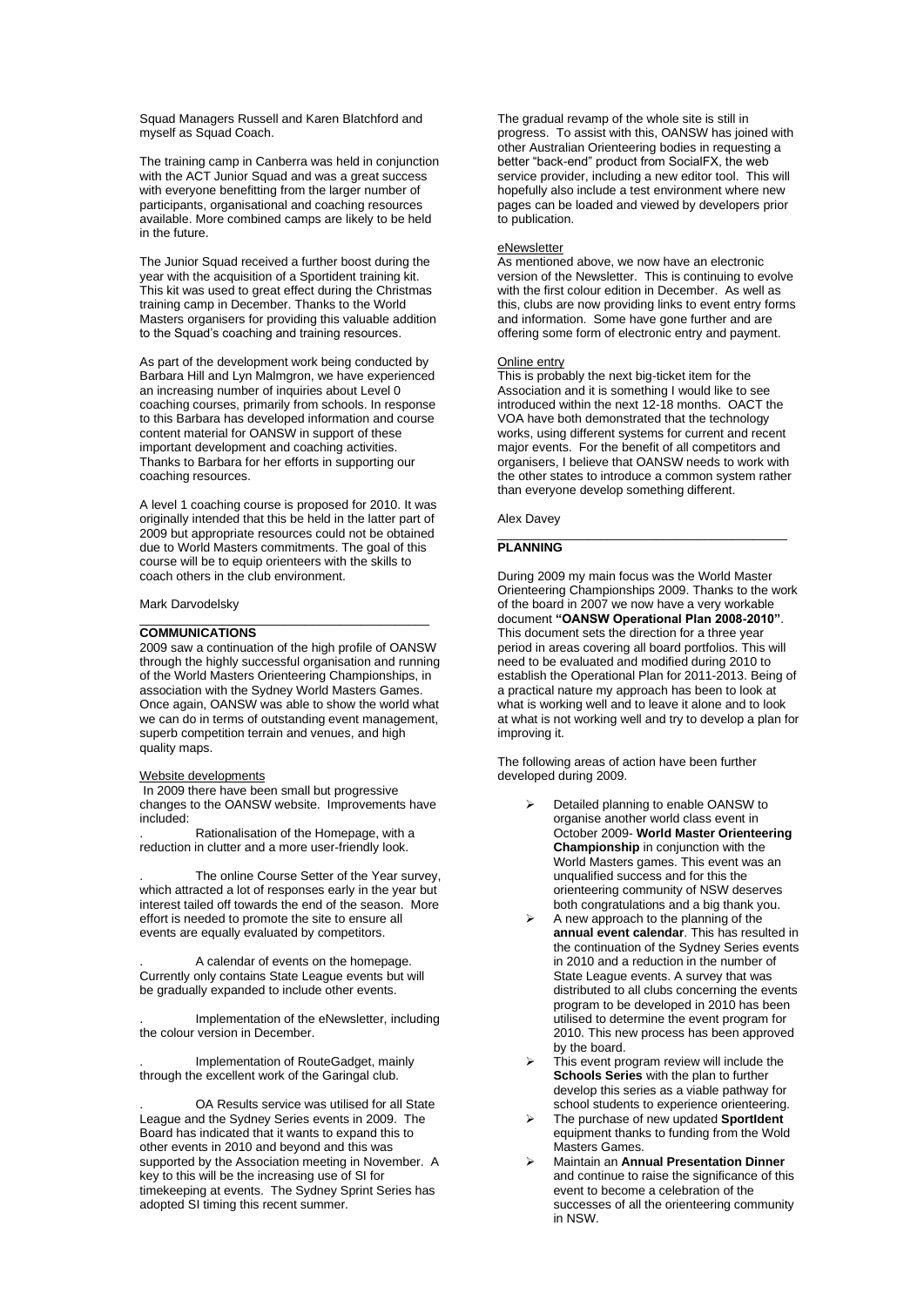➢ **NOL weekend of events in May** which will also double as the WOC 2010 final trial. This will utilise existing quality maps we have and also enable NSW to be an effective part of this elite program of events.

Further areas for action in **2010** which I feel are crucial to the survival of our sport are

- ➢ Use of **accumulated funds** which are currently earning interest in various accounts.
- ➢ Appropriate funding of **marketing and promotion** of orienteering in NSW to tie in with Orienteering Australia's new approach.
- ➢ Increase the number of **qualified Coaches**. ➢ Respond effectively to the **increasing**
- **numbers of disciplines** within orienteering. ➢ Actively encourage all orienteers to look beyond just their club at ways we can do things smarter and more efficiently.

**\_\_\_\_\_\_\_\_\_\_\_\_\_\_\_\_\_\_\_\_\_\_\_\_\_\_\_\_\_\_\_\_\_\_\_\_\_\_\_\_\_\_**

Nick Dent

**SPECIAL PROJECTS**

| No report                         |                                     |                |                |                         |          |
|-----------------------------------|-------------------------------------|----------------|----------------|-------------------------|----------|
|                                   | <b>MEMBERSHIPS 2009</b>             |                |                |                         |          |
|                                   | F                                   | S              | J              | Α                       | Т        |
| BF                                | 20                                  | 1              |                | 2                       | 23       |
| ΒN                                | 13                                  | 17             |                | 1                       | 31       |
| CС                                | 7                                   | 2              |                | 1                       | 10       |
| GO<br>GS                          | 39                                  | 31             | 11             |                         | 81       |
| ΙK                                | 11<br>15                            | 2<br>8         |                | 18<br>1                 | 31<br>24 |
| MD                                | 24                                  | 20             | 1              | 14                      | 59       |
| ΝC                                | 43                                  | 20             | 1              | 33                      | 97       |
| ΝT                                | 8                                   | 5              |                | 5                       | 18       |
| SН                                | 13                                  | 9              |                |                         | 22       |
| UR                                | 18                                  | 7              | 1              | 1                       | 27       |
| WН                                | 7                                   | 19             | $\overline{2}$ | 3                       | 31       |
| <b>WP</b>                         | 3                                   |                |                | 6                       | 9        |
| WR                                | 5                                   | 2              |                | 1                       | 8        |
|                                   | <b>Associated Groups</b>            |                |                |                         | 7        |
|                                   | 226                                 | 143            | 16             | 86                      | 478      |
|                                   | Junior                              | Senior         | <b>Masters</b> | Total                   |          |
| Male                              | 154                                 | 40             | 357            | 551                     |          |
| Female                            | 134                                 | 38             | 249            | 421                     |          |
|                                   | 288                                 | 78             | 606            | 972                     |          |
| <b>Previous Years</b>             |                                     |                |                |                         |          |
| 2004                              | 461                                 | (362 renewals) |                | 1020                    |          |
| 2005                              | 469                                 | (378 renewals) |                | 1016                    |          |
| 2006                              | 451                                 | (370 renewals) |                | 993                     |          |
| 2007                              | 460                                 | (362 renewals) |                | 949                     |          |
| 2008                              | 459                                 | (357 renewals) |                | 941                     |          |
| 2009                              | 478                                 | (370 renewals) |                | 972                     |          |
| <b>EVENTS 2009</b>                |                                     |                |                |                         |          |
| <b>Major Events</b><br>"A" Events |                                     |                |                |                         |          |
|                                   | WMOC                                |                | 5              | 5794                    |          |
|                                   | <b>NSW Long</b>                     |                | 1              | 250                     |          |
|                                   | <b>NSW Middle</b>                   |                | 1              | 242                     |          |
|                                   | NSW Sprint                          |                | 1              | 255                     |          |
| "B" Events                        |                                     |                |                |                         |          |
|                                   | SL Events                           |                | 7              | 1612                    |          |
| 15<br>8153 (543)                  |                                     |                |                |                         |          |
| <b>Minor Events</b>               |                                     |                |                |                         |          |
| "C" Events                        |                                     |                |                |                         |          |
|                                   | MetrO League                        |                | 4<br>4         | 585 (146)               |          |
|                                   | <b>Sydney Series</b><br>Xmas 5 Days |                | 5              | 487 (122)<br>1005 (201) |          |
|                                   | Minor Weekend                       |                | 15             | 1122 (75)               |          |
| "D" Events                        |                                     |                |                |                         |          |

|                                                                                                                          | Park Events<br><b>Summer Series</b><br><b>Other Street</b> |                            | 7<br>26<br>7                                                                    | 341 (49)<br>4928 (190)<br>8870 (57) |
|--------------------------------------------------------------------------------------------------------------------------|------------------------------------------------------------|----------------------------|---------------------------------------------------------------------------------|-------------------------------------|
|                                                                                                                          |                                                            |                            | 68                                                                              | 8870 (130)                          |
| <b>Grand Total</b>                                                                                                       |                                                            |                            | 83                                                                              | 17023 (205)                         |
| <b>Previous Years</b><br>2004<br>2005<br>2006<br>2007<br>2008<br>2009<br>AC AUS Champs<br>A3 AUS 3 Days<br>X Xmas 5 Days | 77<br>74<br>80<br>89<br>81<br>83                           | 10197 (138)<br>10380 (130) | 13724 (178) AC X<br>16122 (181) X AC WJ X<br>12567 (155) A3<br>17023 (157) WM X |                                     |
| Club (Regional) Events                                                                                                   |                                                            |                            | 83                                                                              | 5432                                |
| <b>MTBO Events</b>                                                                                                       | NSW Long<br><b>NSW Middle</b><br>Other                     |                            | 1<br>1<br>9                                                                     | 40<br>31<br>628                     |
|                                                                                                                          |                                                            |                            | 11                                                                              | 699 (64)                            |

# \_\_\_\_\_\_\_\_\_\_\_\_\_\_\_\_\_\_\_\_\_\_\_\_\_\_\_\_\_\_\_\_\_\_\_\_\_\_\_\_\_\_ **STATE LONG CHAMPIONS 2009** The NSW Long Championships were held near Wagga Wagga ("Burngoogee") on 30 August. Organiser Briohny Davey For Wagga and Riverina Occasional Orienteers Planner Pauline Moore Controller Bill Jones ACT W-10 Rebecca Hyslop ACT Kate Hagan WP resident (2)<br>Melissa Annetts GO W-12 Melissa Annetts GO<br>W-14 Nicola Blatchford NC W-14 Nicola Blatchford<br>W-16 Michele Dawson W-16 Michele Dawson GO<br>W-20 Belinda Lawford ACT Belinda Lawford<br>Tamara Orr NC resident (3) W21 Vanessa Round SA<br>Briohny Davey WF **Briddary WR resident (4)**<br>ACT  $W35$  Anna Hyslop No resident W40 Jenny Enderby NC<br>W45 Carol Harding ACT W45 Carol Harding ACT<br>Carolyn Matthews NC resident (3) Carolyn Matthews NC r<br>Jenny Bourne ACT W50 Jenny Bourne Hillary Wood WH resident (2) W55 Liz Wood VIC Lynn Dabbs WH resident (2) W60 Judith Hay BN

|                 | Hillary Wood              | WH resident (2) |
|-----------------|---------------------------|-----------------|
| W <sub>55</sub> | Liz Wood                  | VIC             |
|                 | Lynn Dabbs                | WH resident (2) |
| W60             | Judith Hay                | ΒN              |
| W65             | Ann Ingwerson             | ACT             |
|                 | <b>Anne Sawkins</b>       | NT resident (2) |
| <b>W70</b>      | Maureen Ogilvie           | UR              |
| $M-10$          | Alastair George           | ВF              |
| $M-12$          | <b>Toby Wilson</b>        | GO              |
| $M-14$          | Aidan Dawson              | GO              |
| M-16            | Richard Hyslop            | <b>ACT</b>      |
|                 | Lewis Berkholz            | NC resident (3) |
| M-18            | Alex Massey               | ΝC              |
| M21             | Ben Rattray               | SА              |
|                 | No resiident              |                 |
| M40             | <b>Jock Davis</b>         | ВF              |
| M45             | Martin Wehner             | ACT             |
|                 | <b>Colin Bailey</b>       | NC resident (3) |
| M <sub>50</sub> | Geoff Lawford             | ACT             |
|                 | <b>Russell Blatchford</b> | NC resident (2) |
| M55             | Roch Prendergast          | VIC             |
|                 | Gordon Wilson             | BN resident (3) |
| M60             | Robert Allison            | ACT             |
|                 | Dave Lotty                | UR resident (3) |
| M65             | Darryl Erbacher           | <b>ACT</b>      |
|                 | Ron Junghans              | GO resident (2) |
| M70             | Pauli Piiroinen           | АСТ             |
|                 | John Hodsdon              | SH resident (2) |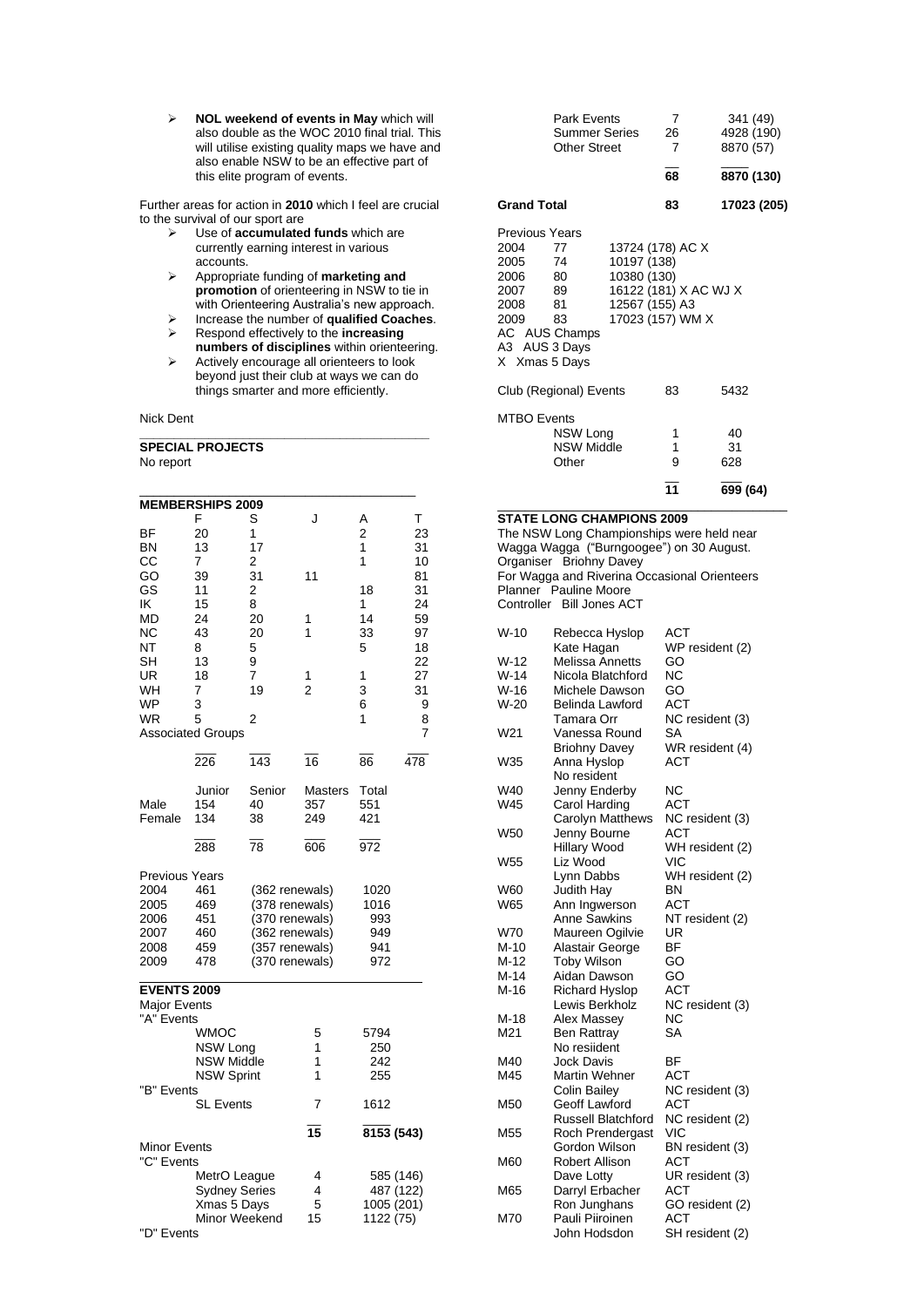| M75    | Eino Meuronen<br>lan Hassall                                                     | ACT<br>IK resident (2)                           | W35            |
|--------|----------------------------------------------------------------------------------|--------------------------------------------------|----------------|
|        | Bennelong Trophy (ACTvNSW)<br>ACT 54.4 d NSW 45.6                                |                                                  | W40<br>W45     |
|        | On results of NSW and ACT Championships                                          |                                                  |                |
|        |                                                                                  |                                                  | W50            |
|        | <b>STATE MIDDLE CHAMPIONS 2009</b><br>The NSW Middle Championships were heldnear |                                                  | W55            |
|        |                                                                                  | Wagga Waggat (Little Burngoogee"") on 29 August. | W60            |
|        | Organiser Briohny Davey                                                          |                                                  | W65            |
|        | For Wagga and Riverina Occasional Orienteers                                     |                                                  | W70            |
|        | Planner Alex Davey                                                               |                                                  | $M-10$         |
|        | Controller John Oliver                                                           |                                                  | M-12           |
|        |                                                                                  |                                                  | $M-14$         |
| $W-10$ | Rebecca Hyslop                                                                   | ACT                                              | M-16           |
|        | Kate Hagan                                                                       | WP resident (2)                                  | M-18           |
| W-12   | Samantha Wallace WP                                                              |                                                  | M-20           |
| $W-14$ | Nicola Blatchford                                                                | ΝC                                               | M21            |
| W-16   | Michele Dawson                                                                   | GO                                               | M35            |
| W-18   | Eleanor Ross                                                                     | ΝC                                               | M40            |
| $W-20$ | Belinda Lawford                                                                  | ACT                                              | M45            |
|        | Alice Moore                                                                      | NC resident (2)                                  | M50            |
| W21    | Aislinn Prendergast VIC<br><b>Felicity Brown</b>                                 | CC resident (2)                                  | M55            |
| W35    | Anna Hyslop                                                                      | ACT                                              | M60            |
|        | No resident                                                                      |                                                  | M65            |
| W40    | Karen Blatchford                                                                 | ΝC                                               | M70            |
| W45    | Carolyn Matthews                                                                 | NC                                               | M75            |
| W50    | Jenny Bourne                                                                     | ACT                                              |                |
|        | Julia Prudhoe                                                                    | CC resident (2)                                  | <b>STATE M</b> |
| W55    | Liz Wood                                                                         | VIC                                              | The NSV        |
|        | Lynn Dabbs                                                                       | WH resident (3)                                  | Doonside       |
| W60    | Val Hodsdon                                                                      | SН                                               | Organise       |
| W65    | Ann Ingwerson                                                                    | ACT                                              | For Garir      |
|        | Anne Sawkins                                                                     | NT resident (2)                                  | Planner        |
| W70    | Maureen Ogilvie                                                                  | UR                                               | Controlle      |
| M-10   | Noah Poland<br>Callum Davis                                                      | ACT<br>BF resident (2)                           | $W-10$         |
| M-12   | Jesse Piiroinen                                                                  | ACT                                              | W-14           |
|        | <b>Toby Wilson</b>                                                               | GO resident (2)                                  | W-16           |
| M-14   | Aidan Dawson                                                                     | GO.                                              | W-18           |
| M-16   | Richard Hyslop                                                                   | <b>ACT</b>                                       | $W-20$         |
|        | Alex Orr                                                                         | NC resident (3)                                  | W21            |
| M18    | Oliver Poland                                                                    | ACT                                              | W35            |
|        | Alex Massey                                                                      | NC resident (2)                                  | W40            |
| $M-20$ | Paul Lutzkendorf                                                                 | GER                                              | W50            |
|        | Matt Westwood                                                                    | NC resident (2)                                  | W55            |
| M21    | Julian Dent                                                                      | CC.                                              | W60            |
| M35    | Jock Davis                                                                       | ΒF                                               | W65            |
| M40    | <b>Peter Annetts</b>                                                             | GO                                               | W70            |
| M45    | Glenn Burgess<br>Geoff Lawford                                                   | <b>NC</b><br>ACT                                 | M-10<br>M-12   |
| M50    | James Lithgow                                                                    | GO resident (2)                                  | M-14           |
| M55    | Ted van Geldermansen VIC                                                         |                                                  | M-16           |
|        | Gordon Wilson                                                                    | BN resident (4)                                  | M-18           |
| M60    | <b>Steve Flick</b>                                                               | BN                                               | M21            |
| M65    | Darryl Erbacher                                                                  | ACT                                              | M35            |
|        | Dick Ogilvie                                                                     | UR resident (3)                                  | M40            |
| M70    | Roger Maher                                                                      | QLD                                              | M45            |
|        | John Hodsdon                                                                     | SH resident (2)                                  | M50            |
| M75    | lan Hassall                                                                      | ΙK                                               | M55            |
|        |                                                                                  |                                                  | M60            |

### **STATE SPRINT CHAMPIONS 2009**

The NSW Sprint Championships were held at Newsastle ("Newcastle University") on 8 June. Organiser Geoff Todkill For Newcastle Orienteering Club Planner Ian Dempsey Controller Arthur Kingsland

| $W-10$          | Rebecca Hyslop      | ACT             |
|-----------------|---------------------|-----------------|
|                 | Kate Hagan          | WP resident (2) |
| $W-12$          | Georgia Jones       | UR              |
| $W-14$          | Nicola Blatchford   | ΝC              |
| $W-16$          | Alinta Merrotsy     | NT              |
| $W-18$          | <b>Eleanor Ross</b> | ΝC              |
| $W-20$          | Alice Moore         | ΝC              |
| W <sub>21</sub> | Shannon Jones       | ACT             |

| W35             | <b>Felicity Brown</b><br>Anna Hyslop<br>No resident | CC resident (2)<br>ACT |
|-----------------|-----------------------------------------------------|------------------------|
| W40             | Jenny Enderby                                       | ΝC                     |
| W45             | Sue Garr                                            | <b>ACT</b>             |
|                 | Joanna Parr                                         | BF resident (2)        |
| W50             | Debbie Davey                                        | <b>WR</b>              |
| W <sub>55</sub> | Valerie Barker                                      | ACT                    |
|                 | Carolyn Rigby                                       | NC resident (3)        |
| W60             | Judith Hay                                          | ΒN                     |
| W65             | Jean Baldwin                                        | NΤ                     |
| W70             | Janet Morris                                        | WН                     |
| M-10            | Callum Davis                                        | ВF                     |
| $M-12$          | Nathan Berkholz                                     | <b>NC</b>              |
| $M-14$          | Louis Welbourne                                     | ΝC                     |
| M-16            | <b>Matthew Hill</b>                                 | GO                     |
| M-18            | Joshua Blatchford                                   | ΝC                     |
| M-20            | Boadhan Gregory                                     | NT                     |
| M21             | Julian Dent                                         | СC                     |
| M35             | Jock Davis                                          | ΒF                     |
| M40.            | Damian Welbourne                                    | <b>NC</b>              |
| M45             | Andy Simpson                                        | BF                     |
| M50             | <b>Grant McDonald</b>                               | ACT                    |
|                 | Malcolm Roberts                                     | NC resident (2)        |
| M55             | Nick Dent                                           | CС                     |
| M60             | <b>Steve Flick</b>                                  | BN                     |
| M65             | Ron Junghans                                        | GO                     |
| M70             | John Hodsdon                                        | SH                     |
| M75             | Neil Schafer                                        | GO                     |
|                 |                                                     |                        |

### **STATE NIGHT CHAMPIONS 2009**

W Night Championships were held at Doonside ("UWS Penrith") on 25 April Organiser John Havranek ngal Orienteers **Warwick Selby** er Ross Barr

| $W-10$          | Kate Hagan           | WP |
|-----------------|----------------------|----|
| W-14            | Nicola Blatchford    | ΝC |
| W-16            | Michele Dawson       | GO |
| $W-18$          | Eleanor Ross         | ΝC |
| $W-20$          | <b>Emily Prudhoe</b> | СC |
| W <sub>21</sub> | Lisa Grant           |    |
| W35             | Melissa Selby        | GO |
| W40             | Jenny Enderby        | ΝC |
| W50             | Julia Prudhoe        | CС |
| W <sub>55</sub> | Susan Kurrle         | GO |
| W60             | Carol Jacobson       | GO |
| W65             | Christa Schafer      | GO |
| W70             | Janet Morris         | WН |
| M-10            | Sam Hagan            | WP |
| M-12            | Daniel Hill          | GO |
| M-14            | Aidan Dawson         | GO |
| M-16            | Glenn Charlton       | NC |
| M-18            | Rob Bennett          | GS |
| M21             | Josh Blatchford      | NC |
| M35             | Stephen Craig        | ΒF |
| M40             | Michael Burton       | ΒF |
| M45             | Andy Simpson         | ВF |
| M50             | James Lithgow        | GO |
| M55             | Paul Prudhoe         | CС |
| M60             | <b>Steve Flick</b>   | ΒN |
| M65             | <b>Ted Mulherin</b>  | WH |
| M70             | John Hodsdon         | SН |
| M75             | Don Bajenoff         | SН |

#### **STATE RELAY CHAMPIONS 2009**

The NSW Relay Championships were not conducted in 2009 \_\_\_\_\_\_\_\_\_\_\_\_\_\_\_\_\_\_\_\_\_\_\_\_\_\_\_\_\_\_\_\_\_\_\_\_\_\_\_\_\_\_

\_\_\_\_\_\_\_\_\_\_\_\_\_\_\_\_\_\_\_\_\_\_\_\_\_\_\_\_\_\_\_\_\_\_\_\_\_\_\_\_\_\_

# **STATE MTBO CHAMPIONS 2009**

The NSW MTBO Championships were held near Jenolan ("Duckmaloi") on 31 October and 1 November. Organiser Graham Garlick for Mountain Devils MTBO Club Sprint Distance<br>W21 Melar Melanie Simpson MD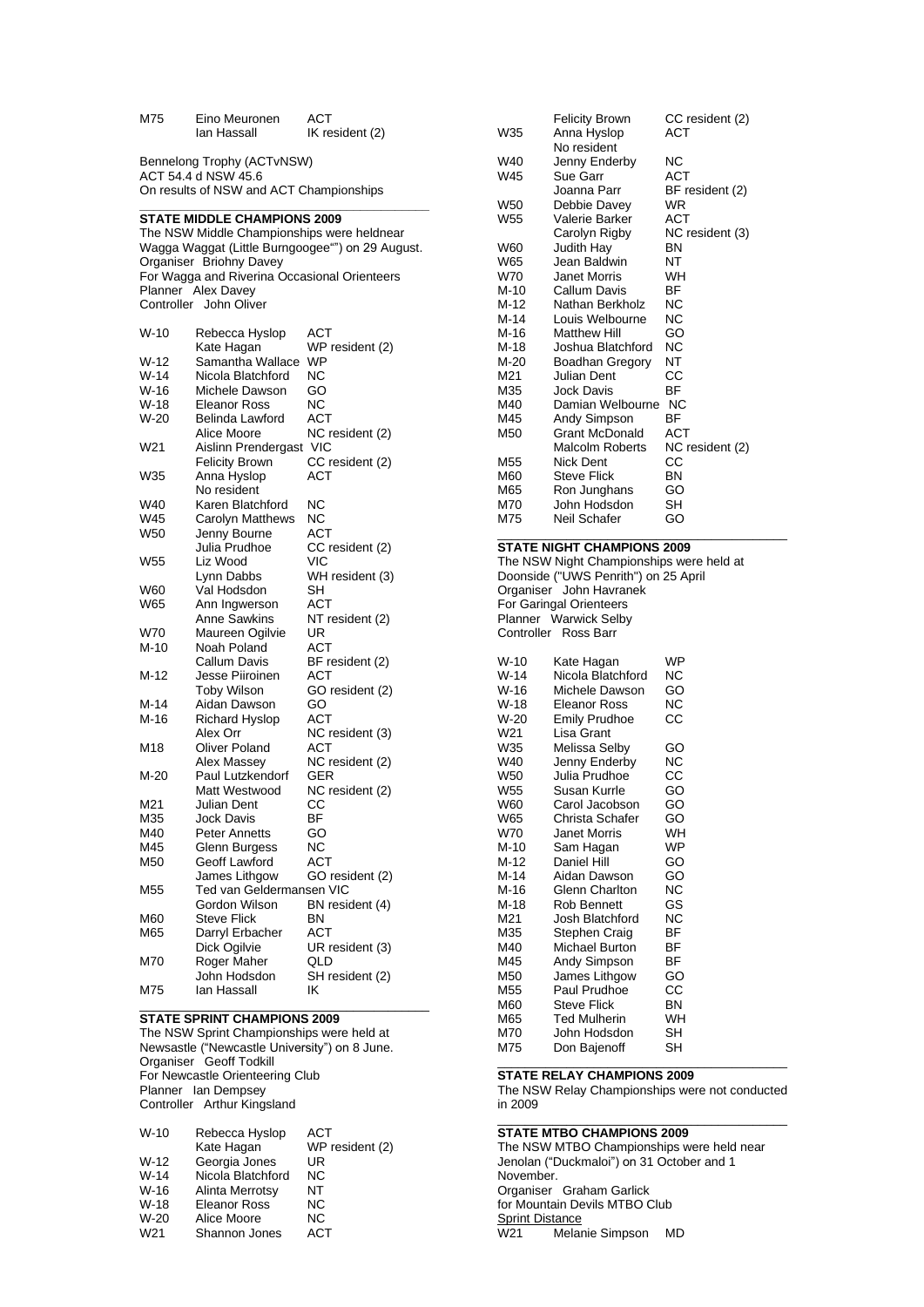| W50           | Nora Skilton           | MD              |
|---------------|------------------------|-----------------|
| W60           | Barbara Junghans       | GO              |
| $M-20$        | Christopher Firman     | QLD             |
|               | No resident            |                 |
| M21           | Alex Randall           | VIC             |
|               | Paul Darvodelsky       | MD resident (3) |
| M40           | Craig Steffens         | QLD             |
|               | John Skilton           | MD resident (2) |
| M50           | <b>Robert Prentice</b> | SН              |
| M60           | Bill Filson            | MD              |
| Long Distance |                        |                 |
| W21           | Mary Fien              | ВF              |
| W50           | <b>Betty James</b>     | MD              |
| W60           | Kate Chown             | MD              |
| M-20          | Christopher Firman     | QLD             |
|               | Nick Dellagiacoma      | MD resident (2) |
| M21           | Alex Randall           | VIC             |
|               | Paul Darvodelsky       | MD resident (3) |
| M40           | <b>Craig Steffens</b>  | QLD             |
|               | David West             | MD resident (2) |
| M50           | <b>Robert Prentice</b> | SН              |
| M60           | Chris Bayliss          | MD              |

\_\_\_\_\_\_\_\_\_\_\_\_\_\_\_\_\_\_\_\_\_\_\_\_\_\_\_\_\_\_\_\_\_\_\_\_\_\_\_\_\_\_

# **STATE TEAMS 2009**

|                 | <b>Australian Schools Championships</b> |           |
|-----------------|-----------------------------------------|-----------|
| W16+            | Sally-Anne Henderson NC                 |           |
|                 | Eleanor Ross                            | ΝC        |
| $M16+$          | Rob Bennett                             | GS        |
|                 | Joshua Blatchford                       | <b>NC</b> |
|                 | Kasimir Gregory                         | NΤ        |
|                 | Alex Massey                             | <b>NC</b> |
| W-15            | Nicola Blatchford                       | ΝC        |
|                 | Michele Dawson                          | GO        |
|                 | Alinta Merrotsy                         | NΤ        |
|                 | Rhian Roberts                           | <b>NC</b> |
| M-15            | Lewis Berkholz                          | ΝC        |
|                 | <b>Matthew Hill</b>                     | GO        |
|                 | Angus Roberts                           | ΝC        |
|                 | Chris Yuan                              | GO        |
|                 | Australian Championships                |           |
| W <sub>21</sub> | <b>Tracy Marsh</b>                      | ΒF        |
|                 | <b>Felicity Brown</b>                   | CС        |
|                 | <b>Briohny Davey</b>                    | <b>WR</b> |
| M21             | <b>Steve Todkill</b>                    | ΝC        |
|                 | Rob Preston                             | ΝC        |
|                 | Matt Parton                             | GS        |
|                 | David Meyer                             | SН        |

### **ORIENTEERS OF THE YEAR 2009**

\_\_\_\_\_\_\_\_\_\_\_\_\_\_\_\_\_\_\_\_\_\_\_\_\_\_\_\_\_\_\_\_\_\_\_\_\_\_\_\_\_\_

| URIENIEERS UF THE TEAR 2009 |                           |    |  |
|-----------------------------|---------------------------|----|--|
| <b>W-10A</b>                | Kate Hagan                | WP |  |
| <b>W-12A</b>                | Samantha Wallace          | WP |  |
| <b>W-14A</b>                | Nicola Blatchford         | ΝC |  |
| <b>W-16A</b>                | Michelle Dawson           | GO |  |
| <b>W-18A</b>                | Eleanor Ross              | ΝC |  |
| <b>W-20A</b>                | Alice Moore               | ΝC |  |
| W21A                        | Felicity Brown            | CС |  |
| <b>W21AS</b>                | Margaret Peel             | NC |  |
| WOpenB                      | Kerrie Mitchell           | WP |  |
| <b>W35A</b>                 | Melissa Selby             | GO |  |
| W35AS                       | Maria Orr                 | ΝC |  |
| <b>W40A</b>                 | Jenny Enderby             | ΝC |  |
| W45A                        | Carolyn Matthews          | ΝC |  |
| W45AS                       | Sandra Stewart            | SН |  |
| <b>W50A</b>                 | Debbie Davey              | WR |  |
| W55A                        | Carolyn Rigby             | ΝC |  |
| <b>W60A</b>                 | Jenny Hawkins             | NT |  |
| <b>W65A</b>                 | Christa Schafer           | GO |  |
| <b>W70A</b>                 | Maureen Ogilvie           | UR |  |
|                             | M/WOpenC Justine Brindley | GO |  |
| M-10A                       | Alastair George           | ВF |  |
| M-12A                       | <b>Toby Wilson</b>        | GO |  |
| M-14A                       | Aidan Dawson              | GO |  |
| M-16A                       | <b>Matthew Hill</b>       | GO |  |
| M-18A                       | Alex Massey               | ΝC |  |
| M-20A                       | Joshua Roberts            | ΝC |  |
| M21A                        | Julian Dent               | CС |  |
| <b>M21AS</b>                | Matt Westwood             | ΝC |  |

| <b>MOpenB</b> | Mark Brindley         | GO |
|---------------|-----------------------|----|
| <b>M35A</b>   | <b>Jock Davis</b>     | ВF |
| <b>M35AS</b>  | David McKenna         | UR |
| <b>M40A</b>   | Damian Welbourne      | ΝC |
| <b>M45A</b>   | Glenn Burgess         | ΝC |
| M45AS         | <b>Rick Steele</b>    | UR |
| <b>M50A</b>   | Russell Blatchford    | ΝC |
| <b>M55A</b>   | Gordon Wilson         | ΒN |
| M55AS         | <b>Kevin Williams</b> | WH |
| M60A          | <b>Stephen Flick</b>  | ΒN |
| <b>M65A</b>   | <b>Graham Fowler</b>  | ΝC |
| M70A          | John Hodsdon          | SН |
| <b>M75A</b>   | Don Bajenoff          | SН |

### **NSW INTERCLUB 2009**

| 1  | Newcastle                  | 1307 |
|----|----------------------------|------|
| 2  | Garingal                   | 838  |
| 3  | Uringa                     | 417  |
| 4  | <b>Big Foot</b>            | 391  |
| 5  | <b>Bennelong Northside</b> | 268  |
| 6  | Central Coast              | 234  |
| 7  | Western and Hills          | 226  |
| 8  | <b>Western Plains</b>      | 212  |
| 9  | Southern Highlands         | 192  |
| 10 | Illawarra Kareelah         | 140  |
| 11 | <b>Northern Tablelands</b> | 130  |
| 12 | Goldseekers                | 122  |
| 13 | Waggaroos                  | 97   |

\_\_\_\_\_\_\_\_\_\_\_\_\_\_\_\_\_\_\_\_\_\_\_\_\_\_\_\_\_\_\_\_\_\_\_\_\_\_\_\_\_\_

### **NSW MTBO SUPER SERIES 2009**

| W Long             | Melanie Simpson        | MD |
|--------------------|------------------------|----|
| W Medium Rita Mein |                        | MD |
| W Short            | Kate Mortensen         | MD |
| M Elite            | Paul Darvodelsky       | ВF |
| M Long             | Joshua Roberts         | ΝC |
| M Medium           | <b>Rob Prentice</b>    | SН |
| M Short            | <b>Matthew Osborne</b> | RF |

### **\_\_\_\_\_\_\_\_\_\_\_\_\_\_\_\_\_\_\_\_\_\_\_\_\_\_\_\_\_\_\_\_\_\_\_\_\_\_\_\_\_\_ AUSTRALIAN LONG CHAMPIONSHIPS 2009**

\_\_\_\_\_\_\_\_\_\_\_\_\_\_\_\_\_\_\_\_\_\_\_\_\_\_\_\_\_\_\_\_\_\_\_\_\_\_\_\_\_\_

The Australian Long Championships were held near Wangaratta VIC ("Northern Spurs") on 3 October.

| First           |                       |    |
|-----------------|-----------------------|----|
| W40             | Jenny Enderby         | ΝC |
| W75             | Maureen Ogilvie       | UR |
| M45             | Bjorn Mella           | ΝC |
| M75             | lan Hassall           | ΙK |
| Second          |                       |    |
| W40             | Barbara Hill          | GO |
| W <sub>50</sub> | Debbie Davey          | WR |
| W <sub>55</sub> | Lynn Dabbs            | WH |
| M-12            | <b>Scott Charlton</b> | GO |
| M70             | Basil Baldwin         | GS |
| Third           |                       |    |
| $W-10$          | Joanna Hill           | GO |
| W40             | Karen Blatchford      | ΝC |
| W60             | Judith Hay            | ΒN |
| W65             | Jean Baldwin          | GS |
| W70             | Janet Morris          | WH |
| M75             | Don Bajenoff          | SН |
| M80             | Neil Schafer          | GO |
|                 |                       |    |

|   | <b>OA Shield (overall Points)</b> |       |  |
|---|-----------------------------------|-------|--|
| 1 | ACT                               | 57pts |  |
| 3 | <b>NSW</b>                        | 40    |  |
|   | Ambassadors Trophy (W21 Teams)    |       |  |
| 4 | <b>NSW</b>                        |       |  |
|   | Silva Trophy (M21 Teams)          |       |  |
| 4 | <b>NSW</b>                        |       |  |

### **\_\_\_\_\_\_\_\_\_\_\_\_\_\_\_\_\_\_\_\_\_\_\_\_\_\_\_\_\_\_\_\_\_\_\_\_\_\_\_\_\_\_ AUSTRALIAN MIDDLE CHAMPIONSHIPS 2009**

The Australian Middle Championships were held near Castlemaine VIC ("Chewton Diggings") on 26 September.<br>M40 Pe Peter Annetts **GO** First<br>W40 W40 Jenny Enderby NC W75 Maureen Ogilvie UR M75 Ian Hassall IK Second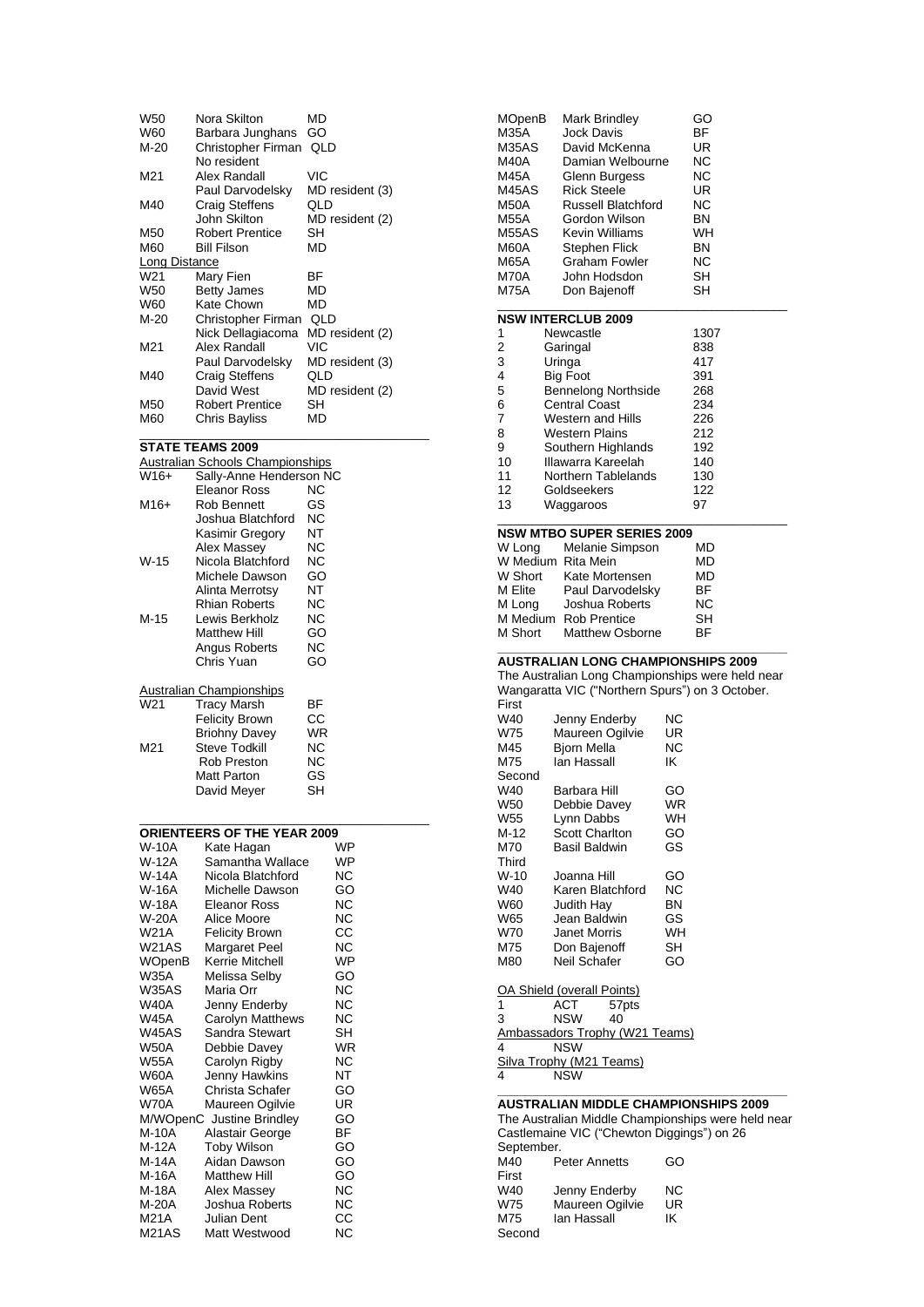| $W-10$          | Joanna Hill       | GO        |
|-----------------|-------------------|-----------|
| $W-16$          | Michele Dawson    | GO        |
| W40             | Karen Blatchford  | GO        |
| W <sub>50</sub> | Debbie Davey      | WR        |
| W60             | <b>Judith Hay</b> | ΒN        |
| $M-20$          | Josh Blatchford   | <b>NC</b> |
| $M-12$          | Daniel Hill       | GO        |
| M50             | Mark Darvodelsky  | UR        |
| <b>Third</b>    |                   |           |
| $W-14$          | Nicola Blatchford | ΝC        |
| W40             | Barbara Hill      | GO        |

### \_\_\_\_\_\_\_\_\_\_\_\_\_\_\_\_\_\_\_\_\_\_\_\_\_\_\_\_\_\_\_\_\_\_\_\_\_\_\_\_\_\_ **AUSTRALIAN SPRINT CHAMPIONSHIPS 2009**

The Australian Sprint Championships were held at Benalla VIC ("Benalla Islands") on 2 October.

| First  |                   |     |  |
|--------|-------------------|-----|--|
| W40    | Barbara Hill      | GO  |  |
| W70    | Janet Morris      | WН  |  |
| M-12   | Daniel Hill       | GO  |  |
| M80    | Neil Schafer      | GO  |  |
| Second |                   |     |  |
| W-14   | Nicola Blatchford | ΝC  |  |
| W40    | Jenny Enderby     | NC. |  |
| W50    | Debbie Davey      | WR  |  |
| W75    | Maureen Ogilvie   | UR  |  |
| M70    | Basil Baldwin     | GS  |  |
| Third  |                   |     |  |
| M-20   | Josh Blatchford   | ΝC  |  |
|        |                   |     |  |

### **AUSTRALIAN RELAY CHAMPIONSHIPS 2009**

The Australian Relay Championships were held near Wangaratta VIC ("Mt Killawarra") on 4 October. First<br>W<sub>65</sub> Janet Morris WH, Sue Thomson GO, Maureen Ogilvie UR

M35 Tony Hill GO, Damian Wellbourne NC, Paul Marsh BF<br>M45

Russell Blatchford NC, Alex Davey WR, Bjorn Mella NC

Second<br>W<sub>35</sub> Barbara Hill GO, Karen Blatchford NC,

Jenny Enderby NC<br>M45 Peter Ch

Peter Charlton NC, James Lithgow GO,

Geoff Todkill NC<br>M55 Nick W Nick Wilmott UR, Gordon Wilson BN, Steve Flick BN<br>M65

Ron Junghans GO, John Hodsdon SH, Dick Ogilvie UR

Third<br>W21E

Tracy Marsh BF, Felicity Brown CC, Briohny Davey WR

M17-20 Alex Massey NC, Kasimir Gregory NT, Josh Blatchford NC<br>M21F Stev

Steve Todkill NC, Rob Preston NC, Matt Parton GS

Xanthorrhoea Trophy (Interstate Pointscore) 1 ACT 23pts

| $\sqrt{2}$<br>╭ | $-1$<br>. | - 1 |
|-----------------|-----------|-----|
|                 |           |     |

### **AUSTRALIAN NATIONAL LEAGUEs 2009** Foot O

The Australian National League was contested over 17 events in SA, TAS, ACT and VIC. The NSW Stingers represented NSW.

Individual W21

|        | Hanny Allston        | <b>TAS</b> | 300pts |
|--------|----------------------|------------|--------|
| 13     | <b>Tracy Marsh</b>   | ВF         | 143    |
| M21    |                      |            |        |
| 1      | Julian Dent          | CС         | 300pts |
| 3      | Rob Preston          | <b>NC</b>  | 217    |
| 6      | Matt Parton          | GS         | 200    |
| $W-20$ |                      |            |        |
| 1      | Belinda Lawford      | ACT        | 261pts |
|        | Aislin Prendergast   | VIC        | 261    |
| 12     | <b>Emily Prudhoe</b> | СC         | 132    |
| $M-20$ |                      |            |        |

| 1                        | Max Neve                  |        |           | VIC |  |
|--------------------------|---------------------------|--------|-----------|-----|--|
| 3                        | 256pts<br>Josh Blatchford |        | <b>NC</b> | 246 |  |
| Teams<br>W <sub>21</sub> |                           |        |           |     |  |
| 1                        | VIC                       | 147pts |           |     |  |
| 6                        | <b>NSW</b>                | 51     |           |     |  |
| M <sub>21</sub>          |                           |        |           |     |  |
| 1                        | <b>NSW</b>                |        | 134pts    |     |  |
| $\overline{2}$           | <b>ACT</b>                |        | 104       |     |  |
|                          | SА                        |        | 104       |     |  |
| W17-20                   |                           |        |           |     |  |
| 1                        | QLD                       |        | 90pts     |     |  |
| 5                        | <b>NSW</b>                |        | 39        |     |  |
| $M-20$                   |                           |        |           |     |  |
| 1                        | VIC                       |        | 82pts     |     |  |
| 3                        | <b>NSW</b>                |        | 66        |     |  |

### MTB O

The Australian National League was contested over 7 events in VIC, QLD and ACT. Individual

 $\overline{M}$ 

| W <sub>21</sub><br>M21 | Melanie Simpson  | NC. | 135pts |
|------------------------|------------------|-----|--------|
| 3                      | Adrian Jackson   | VIC | 142pts |
|                        | Paul Darvodelsky | ВF  | 113    |

 $\overline{T}$ 

| 1 Gd1115<br>W <sub>21</sub> |            |       |  |  |
|-----------------------------|------------|-------|--|--|
| 1                           | VIC        | 59pts |  |  |
| 2                           | <b>NSW</b> | 47    |  |  |
| M21                         |            |       |  |  |
| 1                           | VIC        | 59pts |  |  |
| 2                           | <b>NSW</b> | 45    |  |  |
|                             |            |       |  |  |

## **AUSTRALIAN SCHOOLS CHAMPIONSHIPS 2009**

The Australian Schools Championships were held near Bendigo VIC ("Break O Day") on 29 and 30 September **Individual** Second<br>W-15 Michele Dawson GO **Teams** First<br>M16+ Alex Massey NC, Josh Blatchford NC, Kas Gregory NT, Rob Bennett GS **Relays** First<br>M-15 Angus Roberts NC, Louis Berkholz NC, Matthew Hill GO Second<br>W-15 Michele Dawson GO, Alinta Merrotsy NT, Nicola Blatchford NC **Overall**  $\overline{1}$   $\overline{0}$   $\overline{0}$   $\overline{0}$ 4 NSW Australian Honour Team

W-15 Michele Dawson GO<br>M-15 Matthew Hill GO **Matthew Hill** \_\_\_\_\_\_\_\_\_\_\_\_\_\_\_\_\_\_\_\_\_\_\_\_\_\_\_\_\_\_\_\_\_\_\_\_\_\_\_\_\_\_

# **AUSTRALIAN MTBO CHAMPIONSHIPS 2009**

The Australian MTBO Championships were held near Mt Gambier SA on 6 and 7 June. **Sprint Distance** First<br>M40 David West MD Second W21 Melanie Simpson NC M21 Paul Darvodelsky BF<br>M50 Robert Prentice SH **Robert Prentice** Long Distance First M50 Robert Prentice SH

Second<br>M<sub>21</sub> Paul Darvodelsky BF Third<br>W21 Melanie Simpson NC